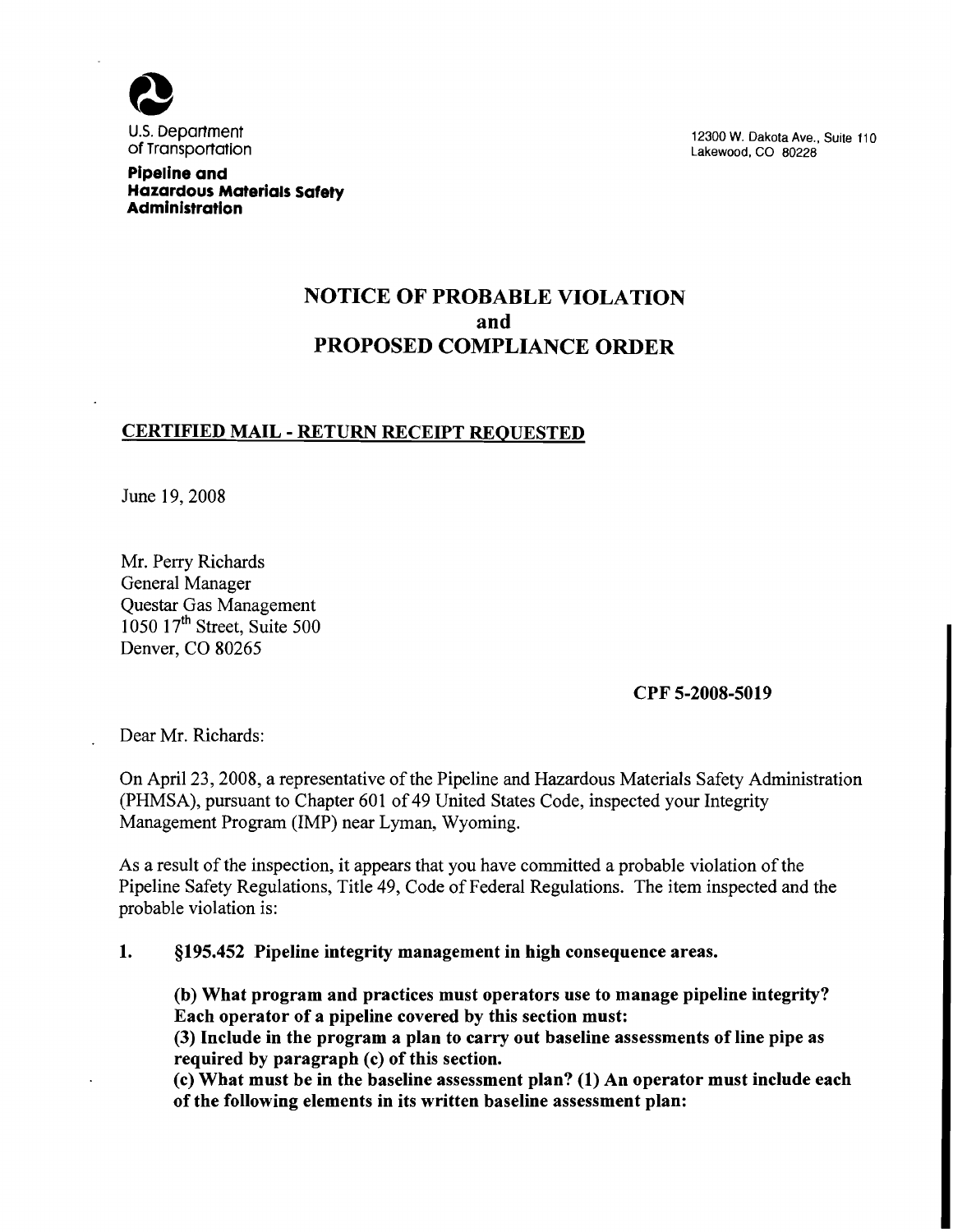(i) The methods selected to assess the integrity of the line pipe. An operator must assess the integrity of the line pipe by any of the following methods. The methods an operator selects to assess low frequency electric resistance welded pipe or lap welded pipe susceptible to longitudinal seam failure must be capable of assessing seam integrity and of detecting corrosion and deformation anomalies.

(A) Internal inspection tool or tools capable of detecting corrosion and deformation anomalies including dents, gouges and grooves;

(B) Pressure test conducted in accordance with subpart E of this part;

(C) External corrosion direct assessment in accordance with 5195.588; or

(D) Other technology that the operator demonstrates can provide an equivalent understanding of the condition of the line pipe. An operator choosing this option must notify the Office of Pipeline Safety (OPS) 90 days before conducting the assessment, by sending a notice to the address or facsimile number specified in paragraph (m) of this section.;

(ii) A schedule for completing the integrity assessment;

(iii) An explanation of the assessment methods selected and evaluation of risk factors considered in establishing the assessment schedule.

(2) An operator must document, prior to implementing any changes to the plan, any modification to the plan, and reasons for the modification.

Questar Gas Management (QGM) completed a pressure test of their propane line as a baseline assessment in July of 2005. The pressure record provided to our inspector indicated that the test was not conducted in accordance with 49 CFR Part 195, Subpart E. The test pressure was only maintained for four hours on a pipeline that could not be visually inspected. Buried lines must be tested for at least eight hours. In addition, nitrogen was inappropriately used as the test medium.

### Proposed Compliance Order

Pursuant to 49 United States Code § 60118, the Pipeline and Hazardous Materials Safety Administration proposes to issue a Compliance Order to Questar Gas Management. Please refer to the *Proposed Compliance Order* that is enclosed and made a part of this Notice.

#### Response to this Notice

Enclosed as part of this Notice is a document entitled *Response Options for Pipeline Operators in Compliance Proceedings.* Please refer to this document and note the response options. Be advised that all material you submit in response to this enforcement action is subject to being made publicly available. If you believe that any portion of your responsive material qualifies for confidential treatment under 5 U.S.C. 552(b), along with the complete original document you must provide a second copy of the document with the portions you believe qualify for confidential treatment redacted and an explanation of why you believe the redacted information qualifies for confidential treatment under 5 U.S.C. 552(b). If you do not respond within 30 days of receipt of this Notice, this constitutes a waiver of your right to contest the allegations in this Notice and authorizes the Associate Administrator for Pipeline Safety to find facts as alleged in this Notice without further notice to you and to issue a Final Order.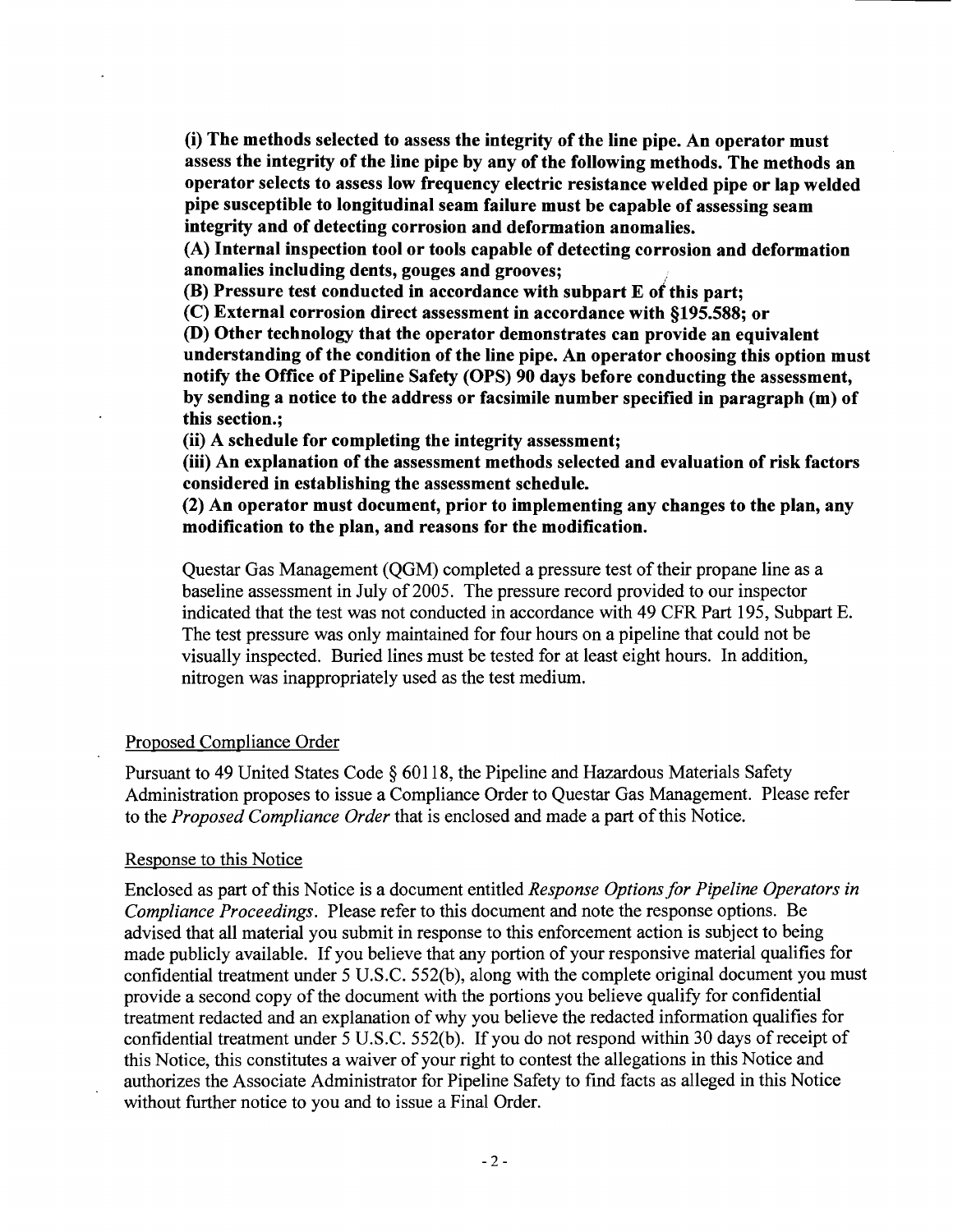In your correspondence on this matter, please refer to CPF **5-2008-5019** and for each document you submit, please provide a copy in electronic format whenever possible.

Sincerely, Chris Hoidal

Director, Western Region Pipeline and Hazardous Materials Safety Administration

Enclosures: *Proposed Compliance Order Response Options for Pipeline Operators in Compliance Proceedings* 

cc: PHP-60 Compliance Registry PHP-500 H. Nguyen (#I21 193)